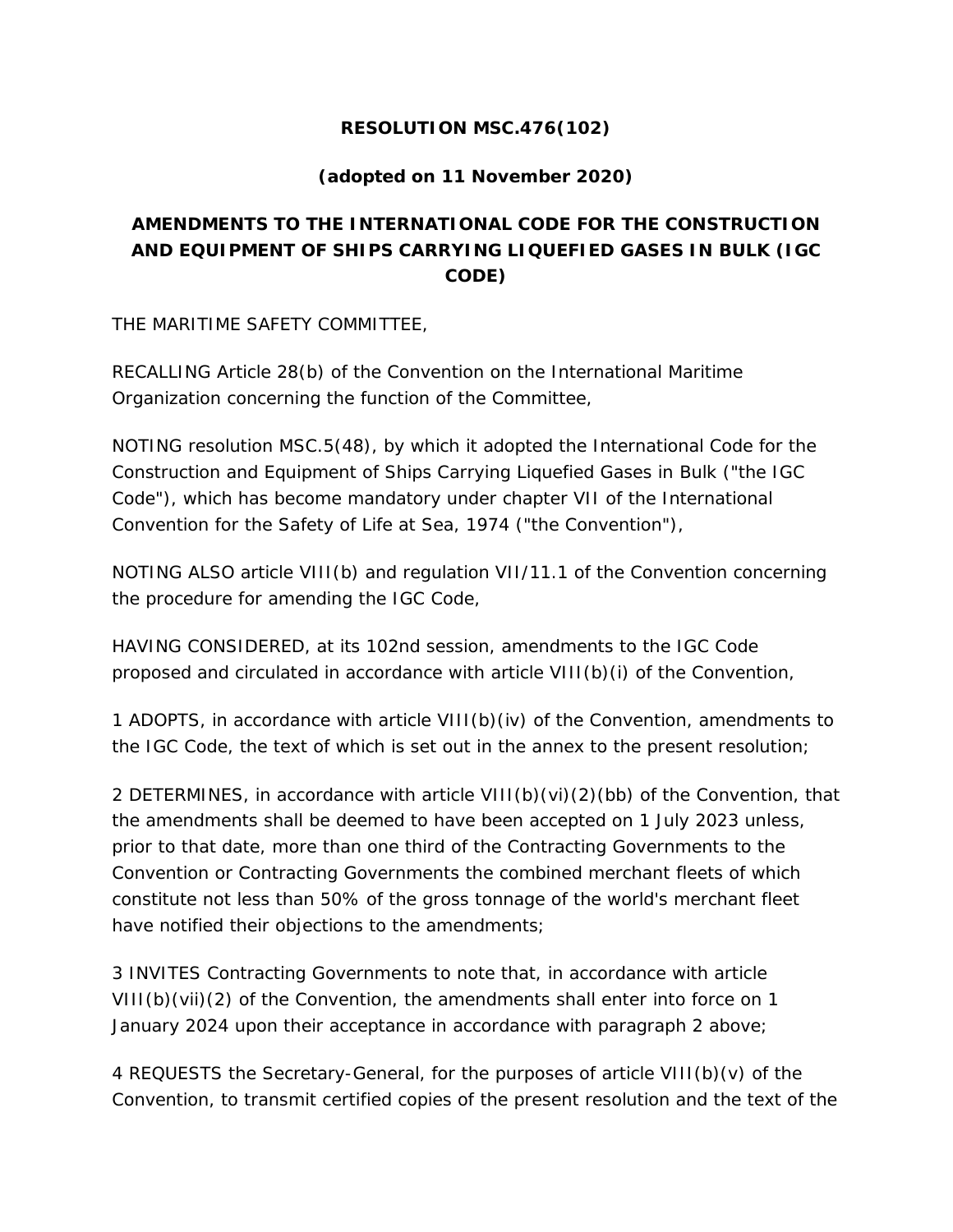amendments contained in the annex to all Contracting Governments to the Convention;

5 REQUESTS ALSO the Secretary-General to transmit copies of this resolution and its annex to Members of the Organization, which are not Contracting Governments to the Convention.